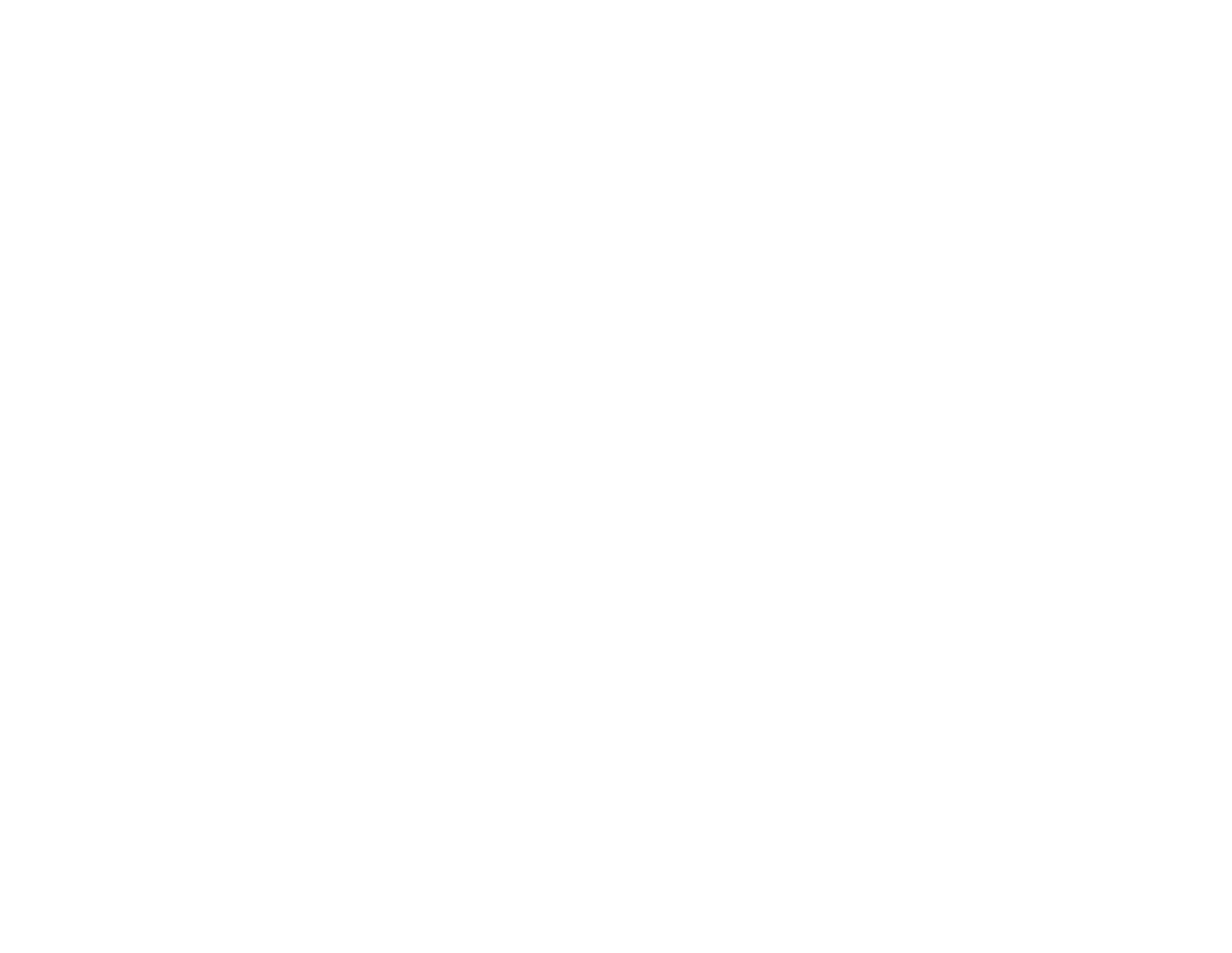### **REPAIR: ACTION STEPS**

#### **Seek More Knowledge and Understanding**

# **TIITIITII**

### **Learn about US history and culture:**

- **ISBN 9781580056779**: *So You Want to Talk About Race*, Ijeoma Oluo.
- **ISBN** *1925240703: Between the World and Me,*  Ta Nahisi Coates.
- **ISBN** *I 1139222389: The 1619 Project: A New Origin Story,* Nikole Hannah-Jones.
- **ISBN 9780679444329:** The Warmth of Other *Suns,* Isabel Wilkerson
- **ISBN** *10: 0061965596: A People's History of the United States,* Howard Zinn. Etc.
- **ISBN 9781476739410**: *The Making of Asian America, A History,* Erika Lee.
- **ISBN 09328863221:** *An Indigenous Peoples' History of the United States*, Roxanne Dunbar-Ortiz.
- **ISBN 9780807005934**: *An African American and Latinx History of the United States***,** Paul Ortiz.
- **ISBN 9780807044650:** *A Queer History of the United States*, Michael Bronski.
- **ISB***N 9780807047422: White Fragility,* Robin DiAngelo.
- **ISBN 9780807022047:** *A Disability History of the United States*, Kim E. Nielsen.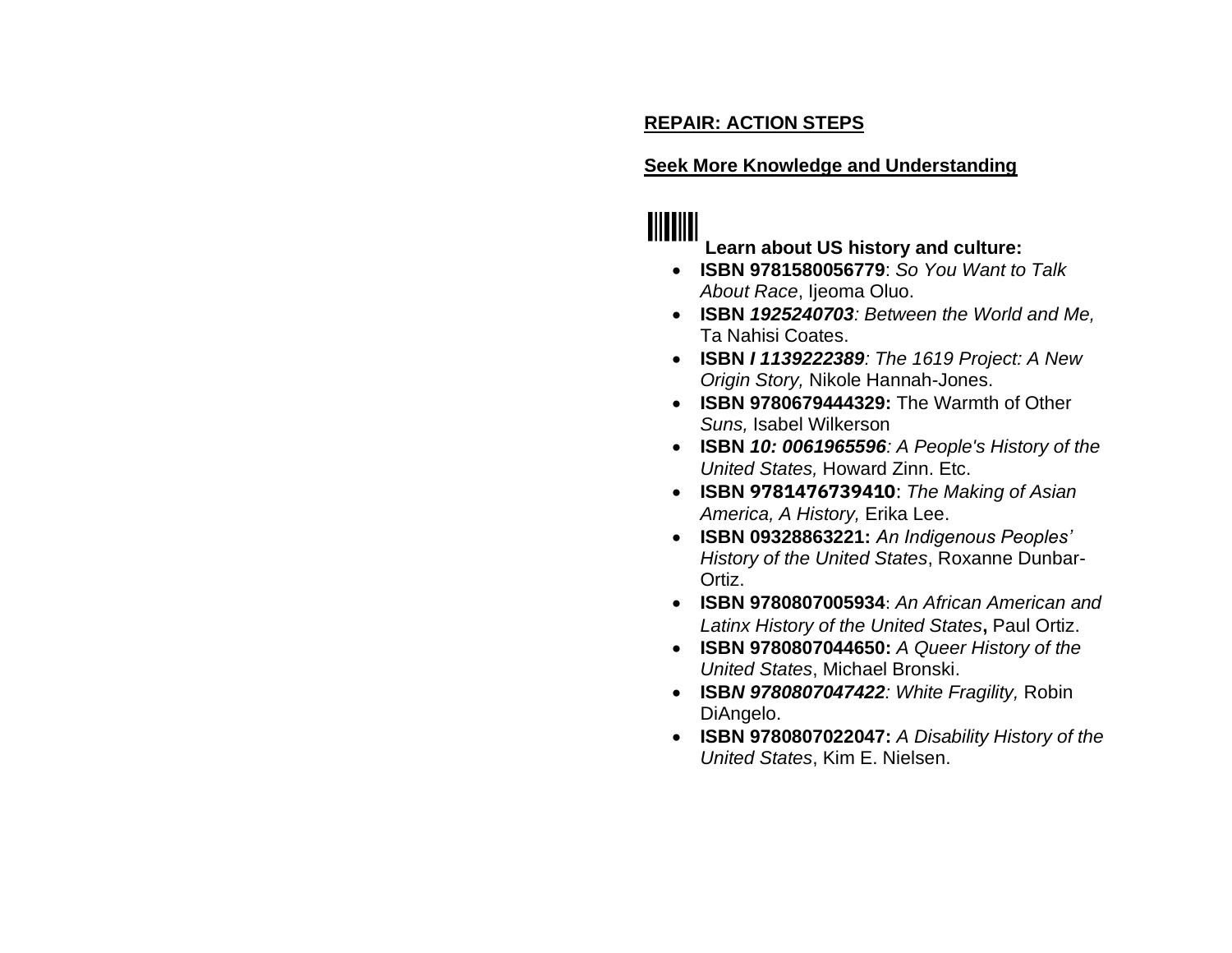**1619**: Nikole Hannah-Jones, *The 1619 Project: A New Origin Story.* A *New York Times Magazine* award-winning reframing of American history that places slavery and its continuing legacy at the center of our national narrative. The project, which was initially launched in August of 2019, offers a revealing new origin story for the United States, one that helps explain not only the persistence of anti-Black racism and inequality in American life today, but also the roots of so much of what makes the country unique. (https://www.project1619.org).



**12 out of 18**: Twelve out of the first 18 US presidents were enslavers.

George Washington, Thomas Jefferson, James Madison, James Monroe, Andrew Jackson, Martin Van Buren, William Henry Harrison, John Tyler, James K. Polk, Zachary Taylor, Andrew Johnson, Ulysses S. Grant. Read more at:

[\(https://www.statista.com/statistics/1121963/slaves](https://www.statista.com/statistics/1121963/slaves-owned-by-us-presidents/)[owned-by-us-presidents/\)](https://www.statista.com/statistics/1121963/slaves-owned-by-us-presidents/).



**Mac & Cheese**: In the late 1790's, Thomas Jefferson's enslaved chef James Hemings is credited with introducing his own creative interpretations of French haute cuisine. Jefferson took Hemings to France at age 19 to apprentice and train at elite kitchens. He became chef de cuisine at Jefferson's private residence in Paris. French law held that any slave that stepped onto French soil would be free if they chose to legally pursue that option. James, and his sister Sally (who at age 14, accompanied Jefferson on this voyage) chose not to pursue freedom and returned to Virginia with Jefferson.

**Red Line:** Redlining is the systematic discriminatory practice of denying services (typically financial) or goods by government, or the private sector to residents of certain areas based on their race or ethnicity. Certain areas of a city were determined "high risk" and real estate and banking institutions refused to provide financing and services in these areas to people of color.

# **MMM**

**Deeds:** Restrictive Covenants shaped our region's demographic patterns. Starting in the 1920s, covenants stated that only Whites were able to own property in most neighborhoods in Seattle. Housing discrimination was made illegal by Congress in 1968's Fair Housing Law. Even though the covenants can no longer be enforced, they often remain on property deeds. As of 01/01/2022, a new law, [SHB 2514,](http://lawfilesext.leg.wa.gov/biennium/2017-18/Pdf/Bills/House%20Passed%20Legislature/2514-S.PL.pdf) allows one to file a document to the County Auditor requesting the discriminatory provisions be legally stricken from one's deed; no fee and no need to hire a lawyer.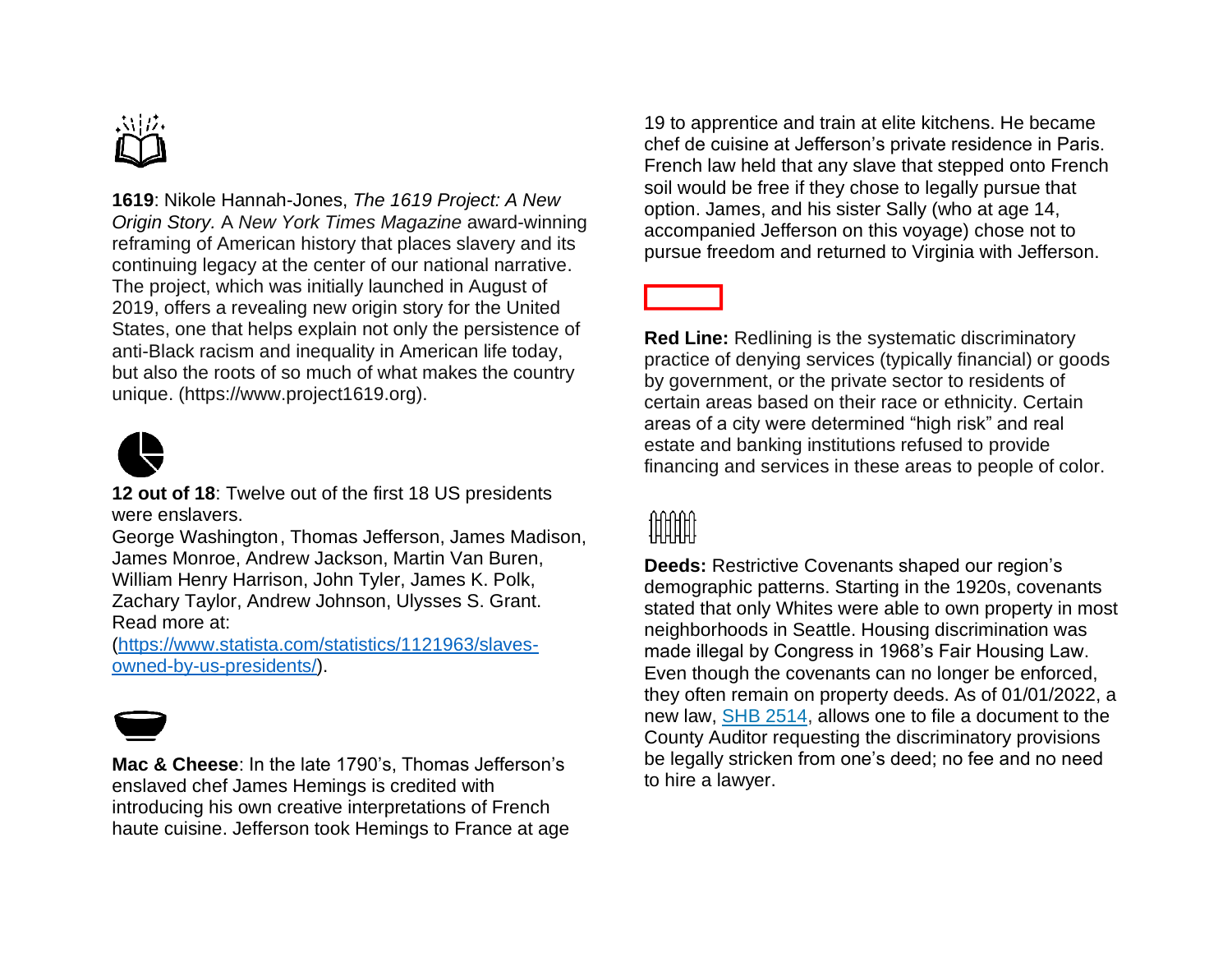#### **Develop Self-Awareness**

**Dawn, Sarah, Rickie, Kerstin, Colleen, Diane, Vicki, Nan, Sally**:

Seek more understanding in a White affinity group that meets monthly/regularly to learn and discuss the history, structure and behavioral norms of White culture and take action that creates sustainable pathways to racial equity.



**25: Both/And**: *25 Characteristics of White Supremacy Culture*/*White Supremacy Culture – Still Here*, Tema Okun

[\(https://www.whtiesupremacyculture.info\)](https://www.whtiesupremacyculture.info/). A document that looks at the historical, structural, and behavioral construct of White culture; a culture designed to create, protect, and maintain the power of the few over the lives of the many. For example, Either/Or characteristic: The binary of either/or, right/wrong, true/false keeps us in behavioral patterns that reinforce power. Using *Both/And*, *As If* ways of being interrupts the good/bad binary, and connects us to expanded ways of thinking, new ideas, and connection to community.



**Undoing Racism Training:** 

• **The People's Institute for Survival and Beyond,**  [\(https://pisab.org\)](https://pisab.org/). A national, multiracial, anti-racist collective of organizers and educators, dedicated to building a movement for social transformation, whose aim is to undo racism and other forms of oppression.

• **Race Forward**,

[\(https://www.raceforward.org/trainings\)](https://www.raceforward.org/trainings). Race Forward's Building Racial Equity series is a collection of interactive trainings for those who wish to sharpen their skills and strategies to address structural racism and advance racial equity.

• **Race and Social Justice Initiative (RSJI),** [\(https://www.seattle.gov/rsji\)](https://www.seattle.gov/rsji). A citywide effort to end institutionalized racism and race-based disparities in City government, RSJI builds on the work of the civil rights movement and the ongoing efforts of individuals and groups in Seattle to confront racism. The Initiative's long-term goal is to change the underlying system that creates race-based disparities in our community and to achieve racial equity.



# **Euphemisms/Stigmatizing language**:

Look at how we use language that reinforces racism: "Residential Schools" Really concentration camps/extermination camps where languages, religions, names, histories, and entire cultures were exterminated. Others: Illegal alien/undocumented immigrant, terrorist/person from the Middle East, slum/inner city neighborhood, states' rights/white rights, integration/federal intervention, China Virus/Covid-19, Planter/Enslaver, etc.

**Recognize Microaggressions**. Call out racist "jokes" or statements. Let people know that racist comments are not okay. If you are not comfortable or do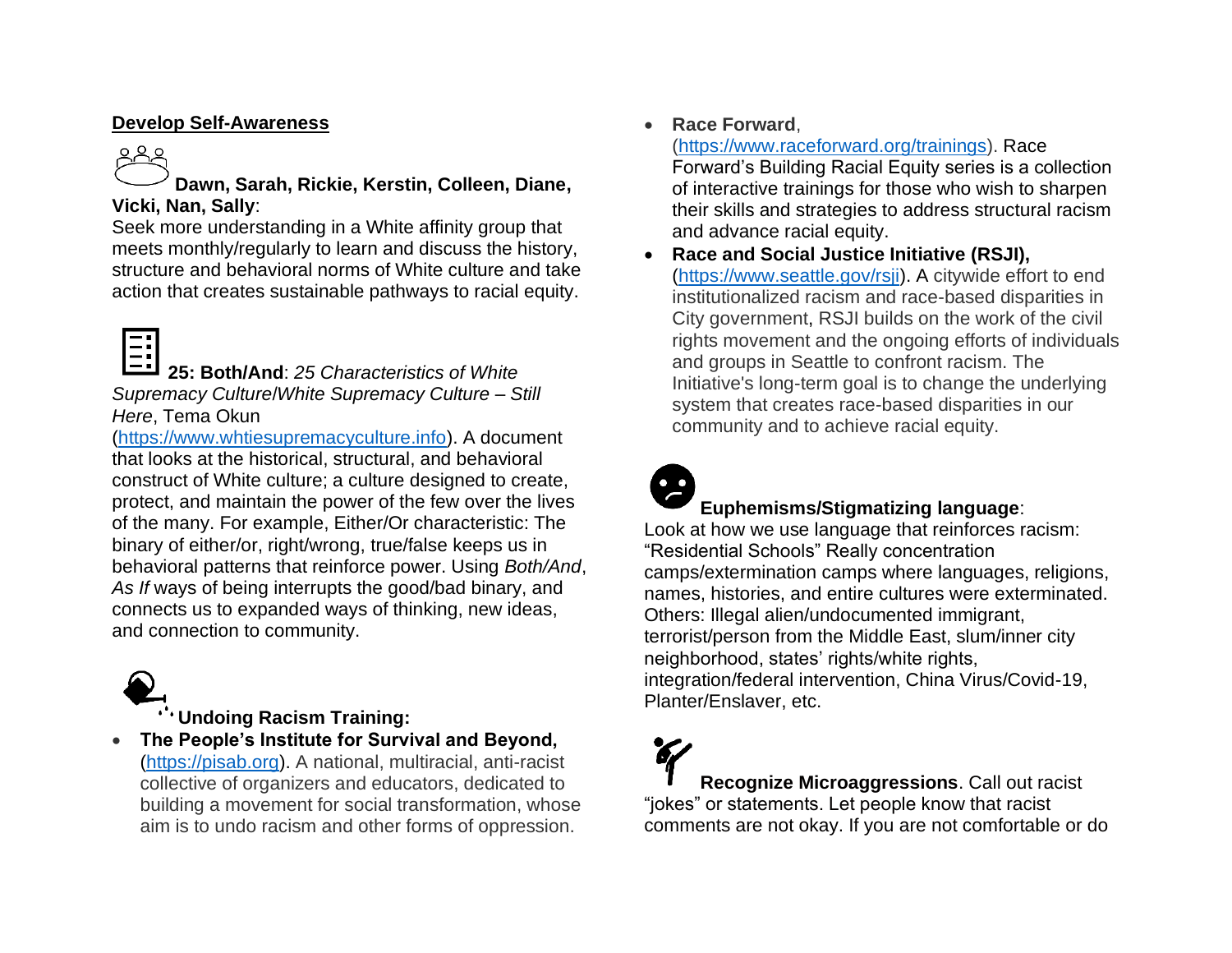not feel safe being confrontational, try to break down their thought process and ask questions. For example, *"That joke doesn't make sense to me, could you explain it?"* Or *"You may be kidding, but this is what it means when you say that type of thing."* Do not be afraid to engage in conversations with loved ones, coworkers, and friends. Microaggressions perpetuate and normalize biases and prejudices. Remember that not saying anything – or laughing along – implies that you agree.

#### **Learn About and Support Your Community**

₩ **911 24th Avenue**, Seattle 98122: Wa Na Wari address. A non-profit organization sited in a fifthgeneration Black owned-home in Seattle's Central District that creates space for Black ownership, possibility, and belonging through art, historic preservation, and connection. See [\(http://wanawari.org\)](http://wanawari.org/) for activities, events, and ways to support this immersive community art project that reclaims Black cultural space and makes a statement about the importance of Black land ownership in gentrified communities.

#### **Act Now Mantra** [\(http://www.actnowmantra.org/\)](http://www.actnowmantra.org/). A

diverse and collaborative group committed to taking constructive action to build a strong, equitable and knowledgeable community. This grassroots, crosscultural collective invites all communities to join in civic conversation, cultural connections, and personal action to build strong communities and create positive social and political change.

**CARW** (https://www.carw.org). A collective of White organizers in Seattle and King County, that educates, organizes, and mobilizes White people to show up powerfully for racial justice and collective liberation through meetings and calls to action. Resources include references to White supremacy culture, social justice analysis, and organizing principles.

#### **KCEN**: King County Equity Now

[\(https://www.kingcountyequitynow.com\)](https://www.kingcountyequitynow.com/). A pro-Black advocacy and policy organizing nonprofit focused on developing liberated Black communities that own and control the resources and systems that impact Black lives. Black-led, Black-centered, and birthed out of a deep legacy of Black organizing in Martin Luther King Jr. County, Washington, program areas include Black Land Ownership, Finance, Education, Health, Community Safety. Recent successes include the purchase of an entire block in Seattle's Central District to become the first Black community-owned, Black-led unhoused service provider of scale in WA State.

**SCIDPA:** Seattle Chinatown-International District Preservation and Development Authority (https://scidpda.org/donate/) helps provide affordable housing, small-business assistance, and community amenities in the area.

#### **Take Action**

**5 D's:** Distract, Delegate, Document, Delay, Direct. [https://www.ihollaback.org,](https://www.ihollaback.org/) Bystander Training Module.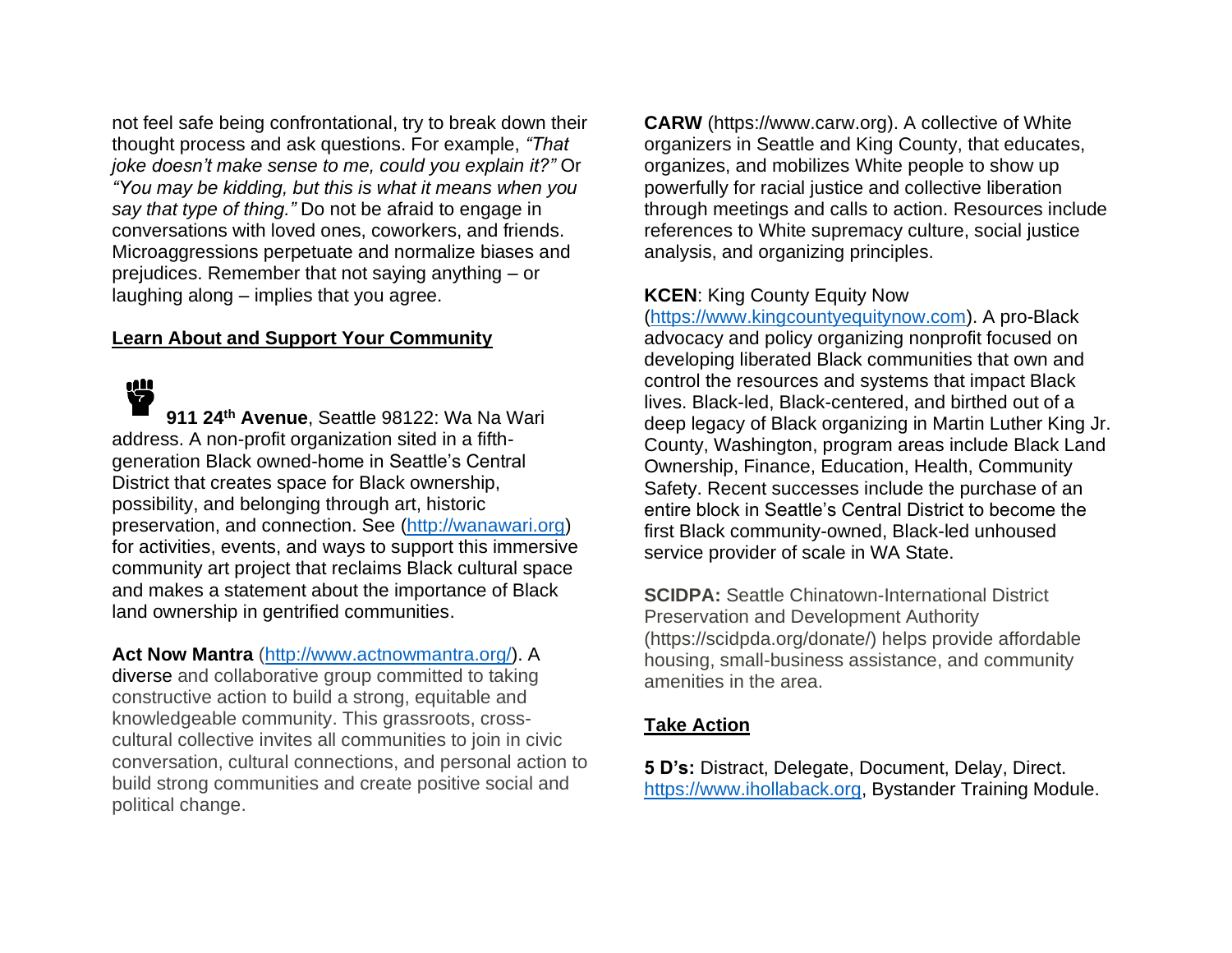Practice these bystander intervention techniques for what to do when witnessing disrespectful behavior or harassment. Support someone who is being harassed; emphasize that harassment in not okay; demonstrate that one has the power to make the community safer. For example, Distract: Take an indirect approach to de-escalate a situation – Run up to the person being harassed and say, "Oh, I'm so so sorry that I'm late. Do we still have time to go to the restaurant now?"; "Walk up to the situation and "accidently" drop your cup of coffee onto the sidewalk. Apologize etc.

March: Join Civic Marches.

- King County Martin Luther King, Jr. Day March
- Seattle Womxn's March
- Seattle Pride Parade
- Annual May Day March



### **WA Senators**:

| <b>Maria Cantwell</b> | 202-224-3441/206-220-6400 |
|-----------------------|---------------------------|
|                       | cantwell.senate.gov       |
| <b>Patty Murray</b>   | 202-224-2621/206-553-5545 |
|                       | murray.senate.gov         |

#### **Seattle City Councilmembers:**

| District 1 | Lisa Herbold<br>206-684-8801 |
|------------|------------------------------|
|            | lisa.herbold@seattle.gov     |
| District 2 | <b>Tammy Morales</b>         |
|            | 206-684-8802                 |
|            | tammy.morales@seattle.gov    |
| District 3 | Kshama Sawant                |
|            | 206-684-8803                 |
|            | kshama.sawant@seattle.gov    |
| District 4 | Alex Pedersen                |
|            | 206-684-8804                 |
|            | alex.pedersen@seattle.gov    |
| District 5 | Debora Juarez                |
|            | 206-684-8805                 |
|            | debora.juarez@seattle.gov    |
| District 6 | Dan Strauss                  |
|            | 206-684-8806                 |
|            | dan.strauss@seattle.gov      |
| District 7 | <b>Andrew Lewis</b>          |
|            | 206-684-8807                 |
|            | andrew.lewis@seattle.gov     |
| District 8 | Teresa Mosqueda              |
|            | 206-684-8808                 |
|            | teresa.mosqueda@seattle.gov  |
| District 9 | Sarah Nelson                 |
|            | 206-684-8809                 |
|            | sarah.nelson@seattle.gov     |

**Vote and Express Your Views to Political Leaders on Issues of Race**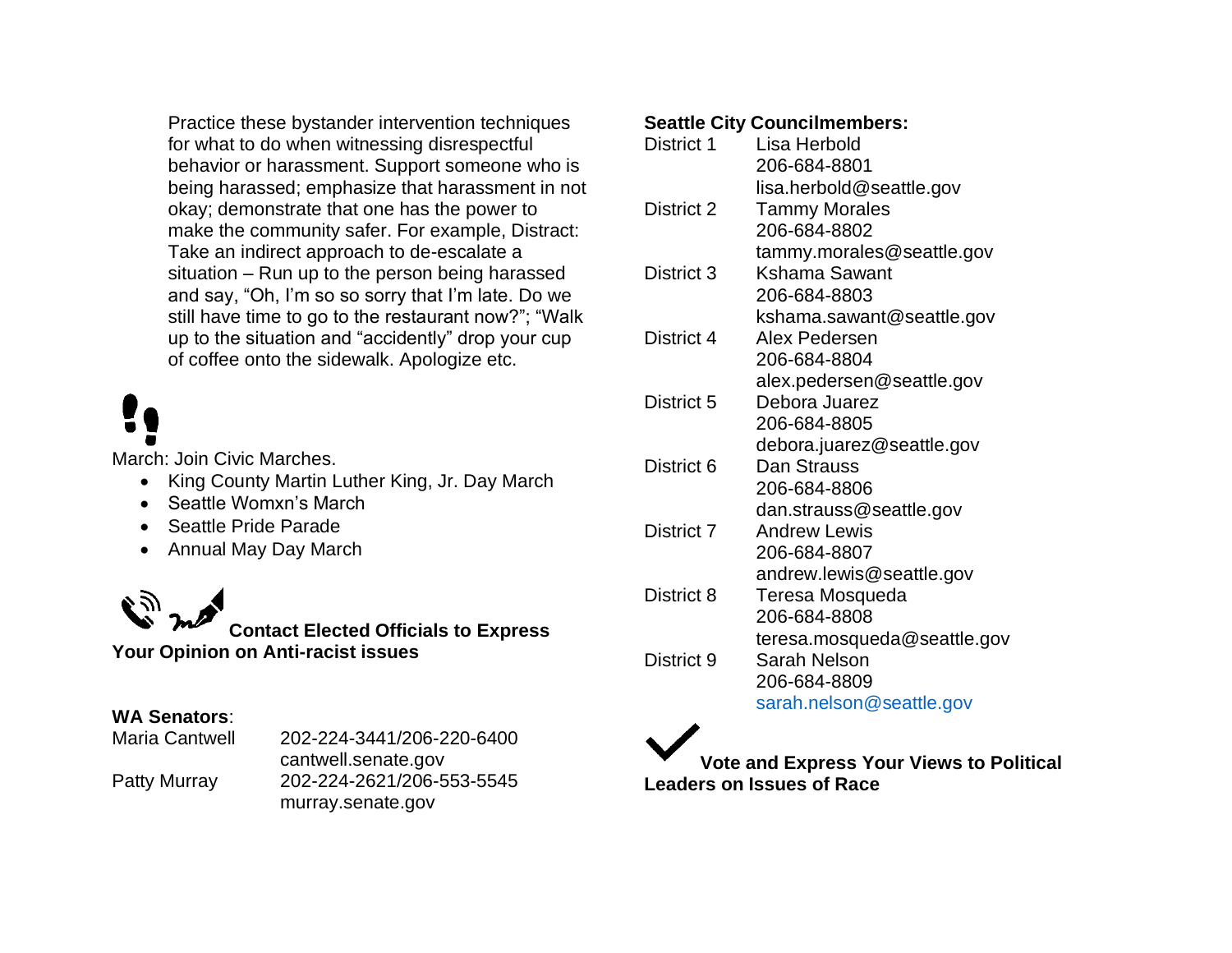**Seattle Indivisible** [\(https://seattlendivisible.com\)](https://seattlendivisible.com/). Its mission is to defend our democracy and build a just, equitable society through constituent advocacy and grassroots action to:

- Influence members of Congress and hold them accountable through persuasive, peaceful forms of expression.
- Advance progressive causes by providing a rapid response network
- Support state and local actions that help us protect our communities from harmful policies.

#### **Common Power** [\(https://commonpower.org/about\)](https://commonpower.org/about).

Common Power is a political justice organization that provides an on-ramp to civic engagement by mobilizing volunteers for voters around the country and investing in the next generation of leaders.



# **Repair Disparity in Federal Benefits**

**HR5905:** Contact your US House of Representative congressional contact to express support of The GI Bill Restoration Act of 2021, H.R. 5905, (introduced by Sgt. Isaac Woodard, Jr., and Sgt. Joseph H. Maddox). [\(https://www.congress.gov/bill/117th-congress/house](https://www.congress.gov/bill/117th-congress/house-bill/5905/all-info?r=2&s=1)[bill/5905/all-info?r=2&s=1\)](https://www.congress.gov/bill/117th-congress/house-bill/5905/all-info?r=2&s=1)

If passed, the bill would extend to descendants and surviving spouses of Black WWII veterans' access to the VA Loan Guaranty Program, which provides assistance for buying and building homes, and the Post-911 GI Bill

educational assistance, which provides financial assistance for school or job training.

#### **Ensure Diverse Representation**

# *inin*

- Hire diverse staff at all levels of the organization
- Identify barriers to employment and remedy them
- Diversify Boards and decision-making bodies
- Include diverse voices in all meetings, panels, exhibitions, grants, gatherings.

#### **Invest in Services in Communities of Color**

Rainmaker: Support local, independent, community-based news sources [\(https://southseattleemerald\)](https://southseattleemerald/). Start a regular monthly gift to *South Seattle Emerald* to ensure nonprofit community-based media is here for you tomorrow.



#4: Tempura Udon Soup Noodle Menu item, Maneki Restaurant: [\(https://manekiseattle.com\)](https://manekiseattle.com/). Dine at Maneki, a Japanese restaurant in Seattle's Japantown area of the International District. Opened in 1904 as the first sushi bar in the city, it's one of the oldest Japanese restaurants in the country. Maneki has a legacy of resilience – surviving through WWII and the incarceration of Japanese Americans.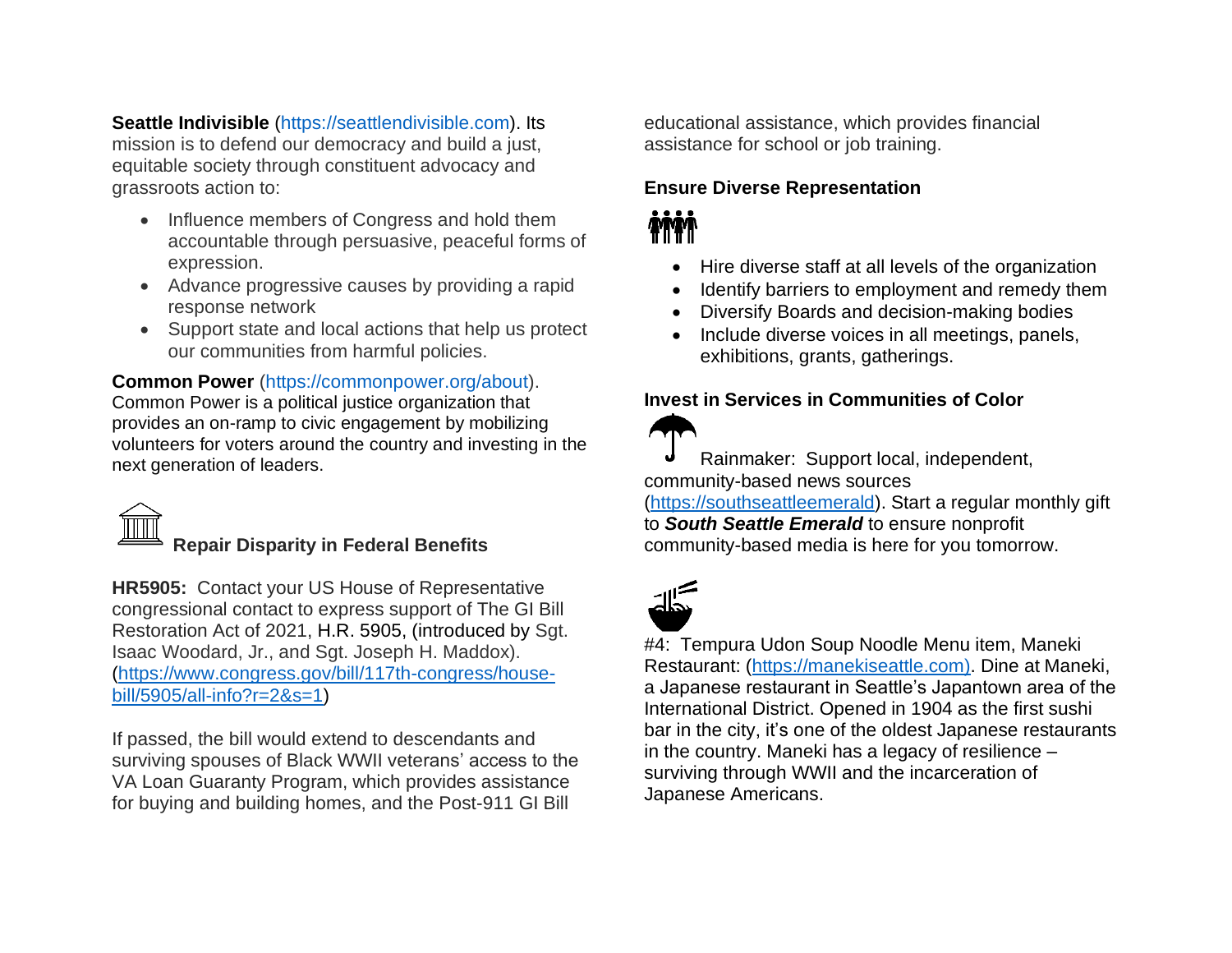**Drywall**: Hire Day Laborers from Casa Latina @ [\(https://casa-latina.org\)](https://casa-latina.org/). A nonprofit organization in Seattle that advances the power and well-being of Latino immigrants through employment, education, and community organizing. Offers job dispatch for day laborers and domestic workers.



**\$50**: Where we spend our money matters. Invest in the work of communities of color:

- **Intentionalist** (https://intentionalist.com): A nonprofit organization's comprehensive online guide to intentional spending, making it easier for people to find and connect with local businesses owned by women, people of color, veterans, LGBTQ people, people with disabilities, and more.
- **Real Rent Duwamish** [\(http://realrentduwamish.org\)](http://realrentduwamish.org/): Stand in solidarity with First Peoples of this land by paying Real Rent. All funds go directly to Duwamish Tribal Services (DTS) to support the revival of Duwamish culture and the vitality of the Duwamish Tribe.
- **Creative Justice NW**

[\(https://www.creativejusticenw.org\)](https://www.creativejusticenw.org/): Creative Justice builds community with youth most impacted by the school-to-prison-(todeportation) pipeline. Participants and mentor artists work together to examine the root causes of incarceration, like systemic racism

and other forms of oppression, creating art that articulates the power and potential of our communities.

• **South Seattle Emerald**

[\(https://southseattleemerald.kindful.com\)](https://southseattleemerald.kindful.com/). Community news source.

• **El Centro de la Raza**

(https://www.elcentrodelaraza.org). It is the mission of El Centro de la Raza (The Center for People of All Races) to build the Beloved Community through unifying all racial and economic sectors; to organize, empower, and defend the basic human rights of the most vulnerable and marginalized populations; and to bring critical consciousness, justice, dignity, and equity to all the peoples of the world.

• **PONGO Poetry Project [\(https://pongopoetryproject.org\)](https://pongopoetryproject.org/)** A Seattlebased nonprofit that uses personal poetry to facilitate healing among youth coping with devastating traumas, such as abuse, neglect, racism, and exposure to violence.



# **Support Arts Organizations and Activities**

Where we spend our money matters. Invest in art and art galleries featuring artists of color.

- WaNaWari: (https://www.wanawari.org)
- Art Xchange: (https://artxchange.org)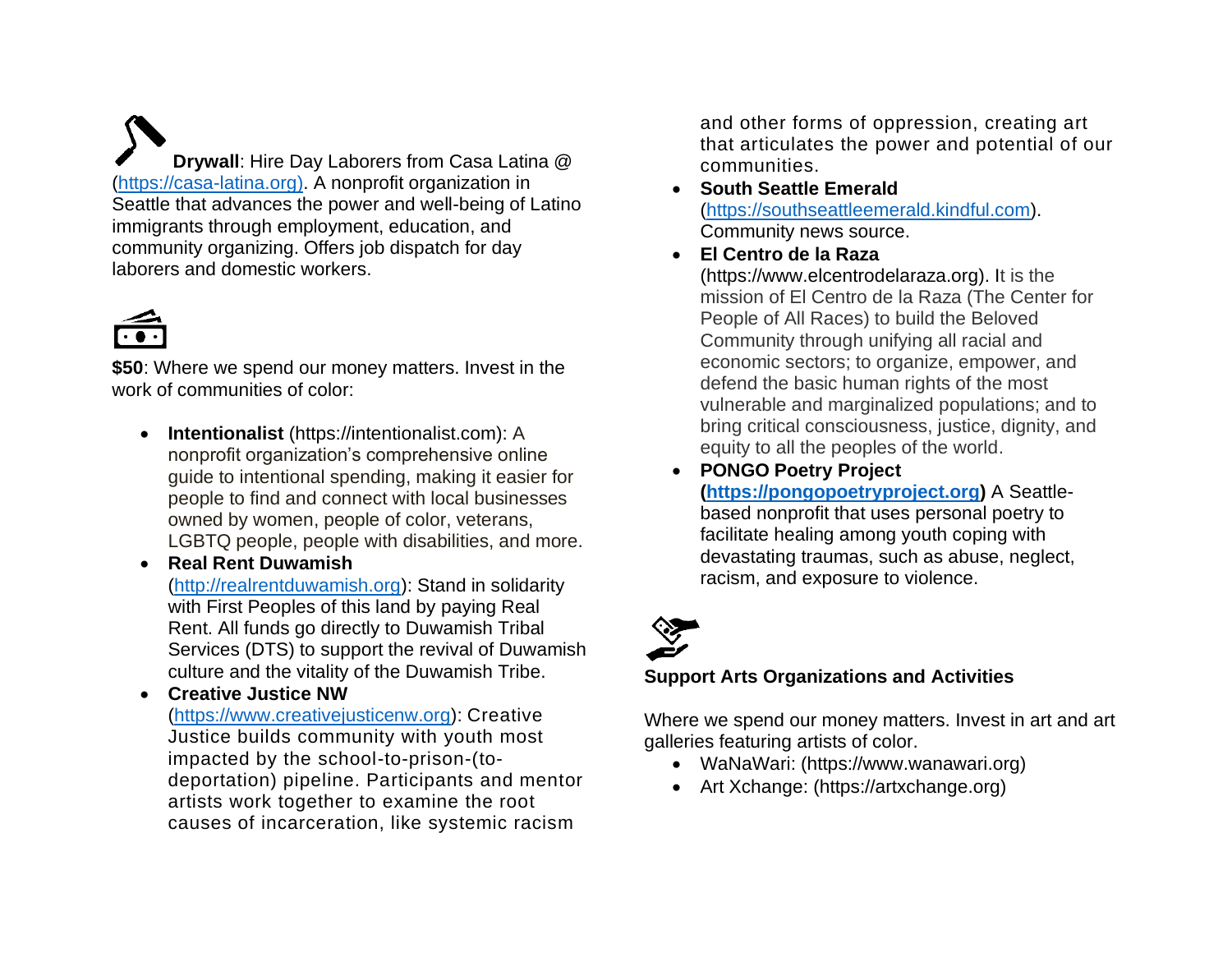- Duwamish Longhouse & Cultural Center: (https://duwamishtribe.org)
- Daybreak Star Indian Cultural Center: (https://unitedindians.org/daybreak-star-center/)
- Neplanta Cultural Arts Gallery: [\(https://www.neplanlaculturalarts.com\)](https://www.neplanlaculturalarts.com/)
- Dr. James & Janie Washington Foundations: [\(https://jameswashingtonculturalcenter.com\)](https://jameswashingtonculturalcenter.com/)
- ONYX Gallery & Fine Arts Collective: (https://www.onyxarts.org)



Your voice matters. Contact Seattle Public School Board members to voice opinion on anti-racist issues.

- District 1 Liz Rankin [liza.rankin@seattleschools.org](mailto:liza.rankin@seattleschools.org)
- District 2 Lisa Rivera Smith lisa.rivera-smith@ [seattleschools.org](mailto:lisa.rivera-smith@%20seattleschools.org)
- District 3 Chandra N. Hampson chandra.hampson@seattleschools.org
- District 4 Vivian Song Maritz vsmaritz@ seattleschools.org
- District 5 Michelle Sarju michelle.sarju@ seattleschools.org
- District 6 Leslie S. Harris leslie.harris@ seattleschools.org
- District 7 Brandon K. Hersey brandon.hersey@ seattleschools.org

# **RARE - Roosevelt Alumni for Racial Equity**

(https://rhs4racialequity.org) Multiethnic group of alumni that advocates for racial equity by contributing to a deeper understanding of racism and racial equity, to heal the racial divide, and enhance equitable outcomes for all people.

### **SEE - Social Equity Educators**

(http://socialequityeducators.org) Social Equity Educators is a rank-and-file caucus of Seattle Education Association educators that focuses on democratic, anti-racist, and anti-oppression policies and practices in classrooms, schools, and communities. SEE engages in local, national, and international social movements for liberation and radical change by building alliances and addressing the roots of institutional racism and other forms of injustice.



# **Support/Volunteer on Criminal Justice initiatives**

**Equal Justice Initiative** [\(https://eji.org\)](https://eji.org/). Private nonprofit organization located in Montgomery, AL, works to end mass incarceration, excessive punishment, and racial inequality. EJI challenges the death penalty and excessive punishment and provides re-entry assistance to formerly incarcerated people. Founded in 1989 by Bryan Stevenson.

#### **Seattle Clemency Project**

(https://www.seattleclemencyproject.org) increases access to justice by matching people seeking early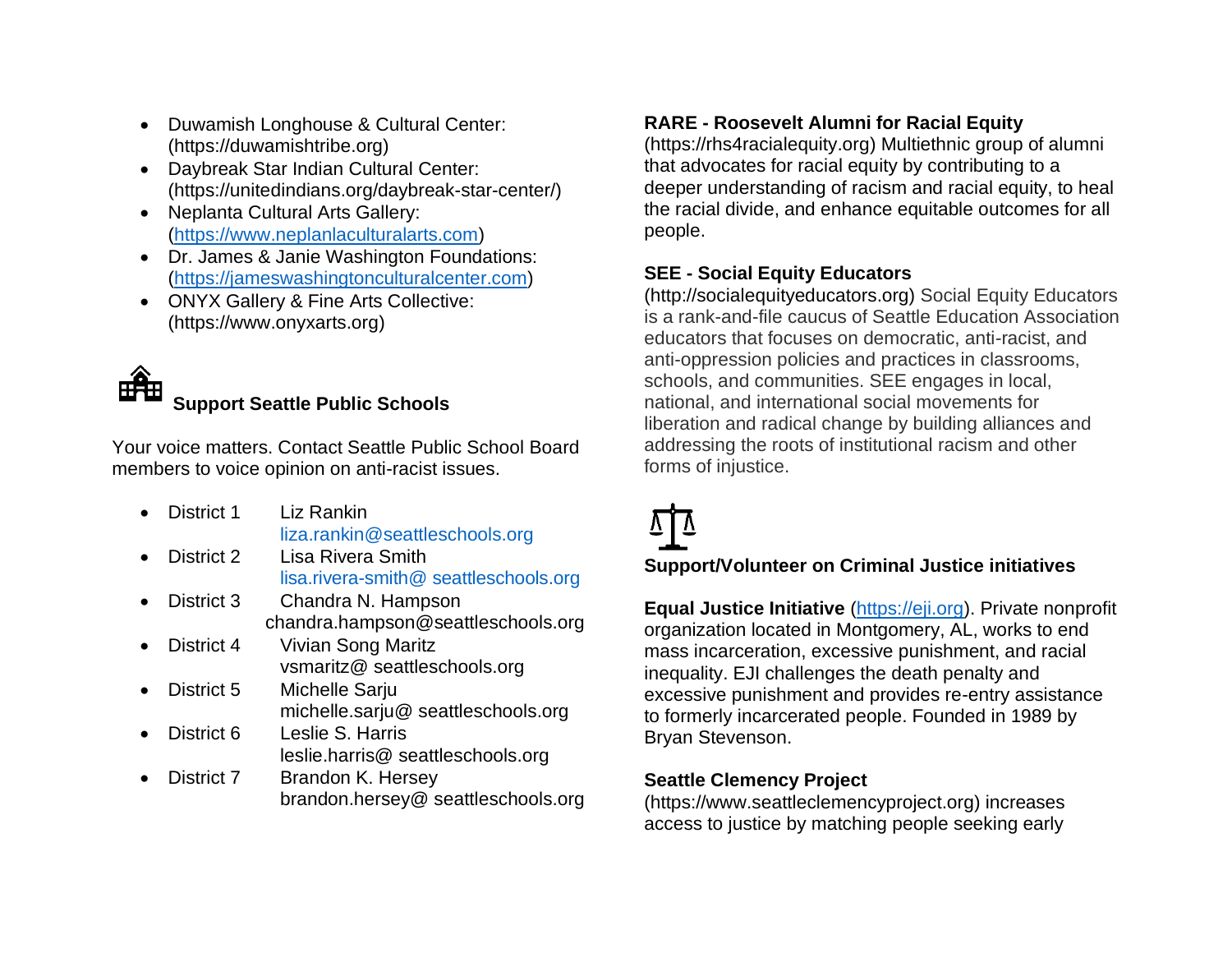release from prison and those facing deportation due to old criminal convictions with free, high-quality, legal representation. SCP represents individuals who committed crimes decades ago and have changed their lives for the better.

#### **NW Bail Bonds** [\(https://www.nwcombailfund.org\)](https://www.nwcombailfund.org/).

Volunteer to help Northwest Community Bail Fund live their mission: Provide cash bail for marginalized people charged with crimes who are unable to afford bail and find themselves incarcerated while awaiting routine court appearances in WA, which allows people to get out of jail during their trial period and defend themselves from a position of freedom.

#### **Books to Prisoners** [\(https://www.bookstoprisoners.net\)](https://www.bookstoprisoners.net/).

Mails free books to incarcerated individuals to "foster a love of reading behind bars, encourage the pursuit of knowledge and self-empowerment, and break the cycle of recidivism". Books to Prisoners was founded in the early 1970s and is sponsored by Seattle's "Left Bank Books". As one of the largest and oldest prison book projects in the country, Books to Prisoners works in partnership with other groups that support prisoner literacy and promote social justice.

**WELD** (https://www.weldworks.org). WELD's programming provides the previously incarcerated and formerly justice-involved, safe transitional recovery housing in a clean and sober environment, pathways to employment, and reconnection to community.

#### **Community Passageways**

[\(https://www.communitypassageways.org\)](https://www.communitypassageways.org/), is a Seattle based nonprofit with a vision for zero youth incarceration. As a felony diversion and prevention program, CP is leading the way in reimagining and actively creating an alternative to today's criminal legal system, creating alternatives to incarceration for youth and young adults by rebuilding community.

#### **Abolition Course**, Seattle U, Nikkita Oliver

[\(https://www.nikkitaoliver.com/abolition\)](https://www.nikkitaoliver.com/abolition). Online course; the reading list includes:

- ["Are Prisons Obsolete?"](https://www.penguinrandomhouse.com/books/213837/are-prisons-obsolete-by-angela-y-davis/) by Angela Davis
- ["Beyond Survival: Strategies and Stories from the](https://www.akpress.org/beyond-survival.html)  [Transformative Justice Movement"](https://www.akpress.org/beyond-survival.html) Edited by Ejeris Dixon and LEah Lakshmi Piepzna-Samarasinha
- ["Color of Violence"](https://www.dukeupress.edu/color-of-violence) The INCITE! Anthology edited by INCITE! WOmen of Color Against Violen



 **Address Disparities in Medicine.** Volunteer at community health centers. Support fundraising efforts.

#### **International Community Health Services**

[\(https://www.ichs.com\).ICHS](https://www.ichs.com).ichs/) advocates for health as a human right and welcomes all in need of care regardless of health, immigration status or ability to pay. ICHS envisions Healthier People, Thriving Families, Empowered communities, A Just Society.

#### **Kaiser Permanente of Washington**

**[\(https://healthy.kaiserpermanente.org/washington\)](https://healthy.kaiserpermanente.org/washington).**